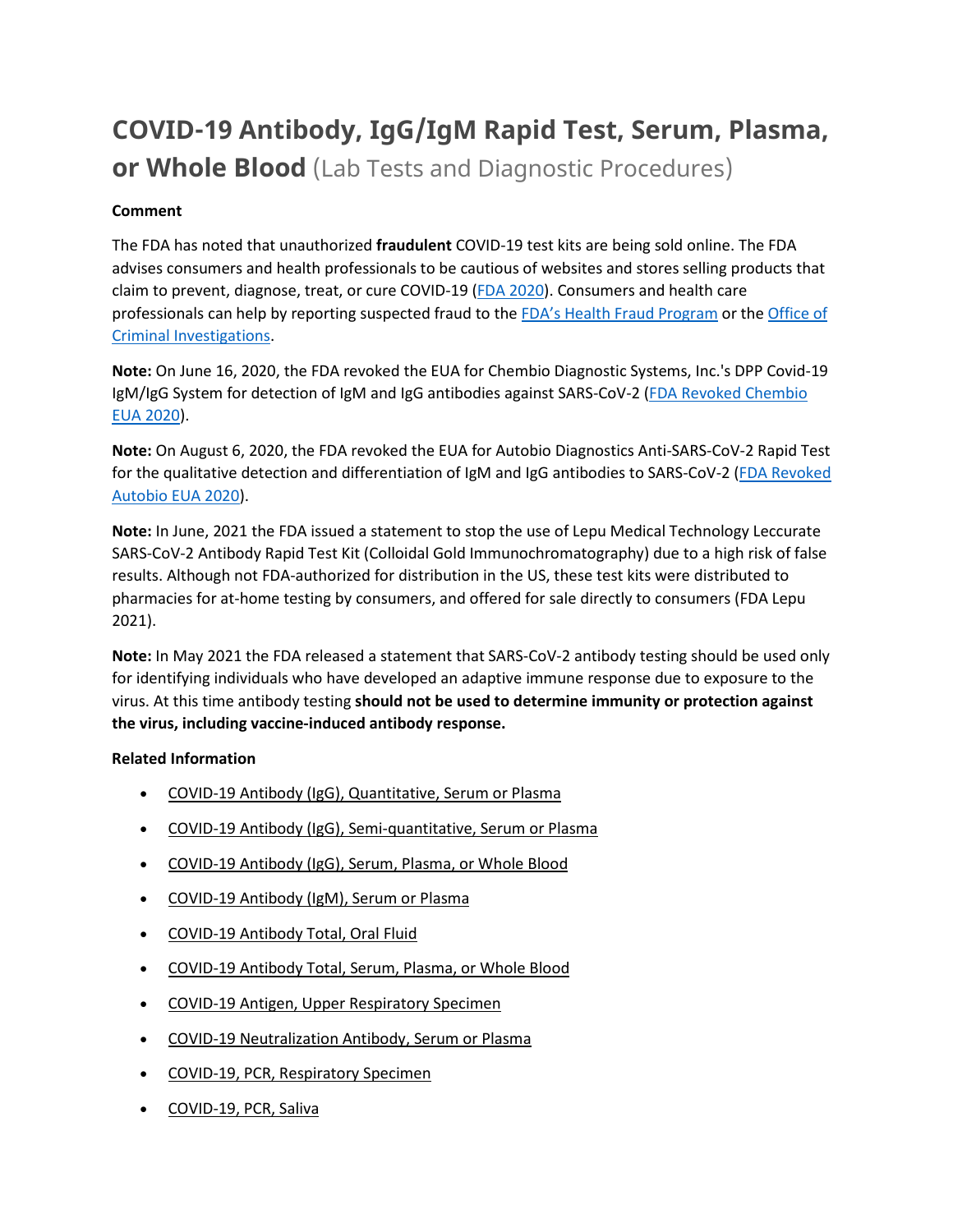- [Influenza A/B, SARS-CoV-2, Respiratory Syncytial Virus, PCR](https://online.lexi.com/lco/action/doc/retrieve/docid/lthdph/7128794)
- [Influenza and SARS-CoV-2 Antigen, Upper Respiratory Specimen](https://online.lexi.com/lco/action/doc/retrieve/docid/lthdph/7063859)
- [Influenza SARS-CoV-2 Multiplex Assay, PCR, CDC](https://online.lexi.com/lco/action/doc/retrieve/docid/lthdph/6990707)
- [Respiratory Panel, PCR, Nasopharyngeal](https://online.lexi.com/lco/action/doc/retrieve/docid/lthdph/7106510)
- [T-Detect COVID Test, Whole Blood](https://online.lexi.com/lco/action/doc/retrieve/docid/lthdph/7145964)

# **Overview**

At the end of 2019, a novel coronavirus was identified as the cause of several cases of pneumonia in Wuhan City, Huber Province, China. Initially linked to a large seafood and animal market suggesting animal-to-human spread, person-to-person transmission was quickly confirmed (Li Q 2020). The virus spread rapidly worldwide and in January 2020, the World Health Organization (WHO) declared the outbreak a "public health emergency of international concern." On March 11, 2020, the WHO publicly characterized COVID-19 as a pandemic. Currently, more than 400 million infections have been confirmed globally in over 200 countries and territories with over 6 million deaths [\(WHO situation rept 2022\)](https://www.who.int/emergencies/diseases/novel-coronavirus-2019/situation-reports).

The novel virus has been named **severe acute respiratory syndrome coronavirus 2 (SARS-CoV-2)** and the disease it causes has been named **coronavirus disease 2019, or COVID-19**. The virus spreads by contact with respiratory fluids (droplets or aerosol) produced when an infected person exhales (eg, breathes, speaks, coughs, sneezes, or sings). These droplet/aerosol particles can be

- inhaled directly into lungs
- directly deposited on exposed mucous membranes (eyes, mouth, nose)
- transferred to mucous membranes by hands contaminated with virus-containing respiratory fluids or by indirectly touching surfaces with virus on them [\(CDC SARS-CoV-2 Transmission 2021\)](https://www.cdc.gov/coronavirus/2019-ncov/science/science-briefs/sars-cov-2-transmission.html)

COVID-19 symptoms typically appear within 2 to 14 days (median of 5 days) of exposure and include **fever, chills, fatigue, cough, shortness of breath, myalgia, recent loss of taste or smell, vomiting or diarrhea, and/or sore throat**. Sickness ranges from a mild respiratory illness to severe disease including respiratory failure, septic shock, or other organ failure. Most fatalities have occurred in patients with underlying comorbidities, with overall global fatalities around 2 to 3 percent [\(WHO](https://www.who.int/emergencies/diseases/novel-coronavirus-2019/situation-reports)  [situation rept 2021\)](https://www.who.int/emergencies/diseases/novel-coronavirus-2019/situation-reports). The CDC currently estimates that about 30% of COVID-19 infections are asymptomatic, and 50% of transmission occurs prior to symptom onset [\(CDC Pandemic Planning 2021\)](https://www.cdc.gov/coronavirus/2019-ncov/hcp/planning-scenarios.html).

Although molecular nucleic acid polymerase chain reaction tests have become the current gold standard method for diagnosis of SARS-CoV-2 infection (see [COVID-19, PCR, Respiratory Specimen\)](https://online.lexi.com/lco/action/search/globalid/869331), there is also a need for antibody assays to assist in identifying infected patients, asymptomatic carriers, and exposed individuals, thus assuring timely treatment of patients, helping to prevent virus transmission, and determining depth of population exposure. The FDA has issued Emergency Use Authorizations (EUA) for several IgG/IgM rapid assays. These tests are authorized for the qualitative detection of IgG and/or IgM antibodies against SARS-CoV-2. See FDA [EUA.](https://www.fda.gov/medical-devices/coronavirus-disease-2019-covid-19-emergency-use-authorizations-medical-devices/vitro-diagnostics-euas)

EUAs have also been issued for IgG only assays, IgM only assays, and total IgG and IgM antibodies. See FDA [EUA.](https://www.fda.gov/medical-devices/coronavirus-disease-2019-covid-19-emergency-use-authorizations-medical-devices/vitro-diagnostics-euas)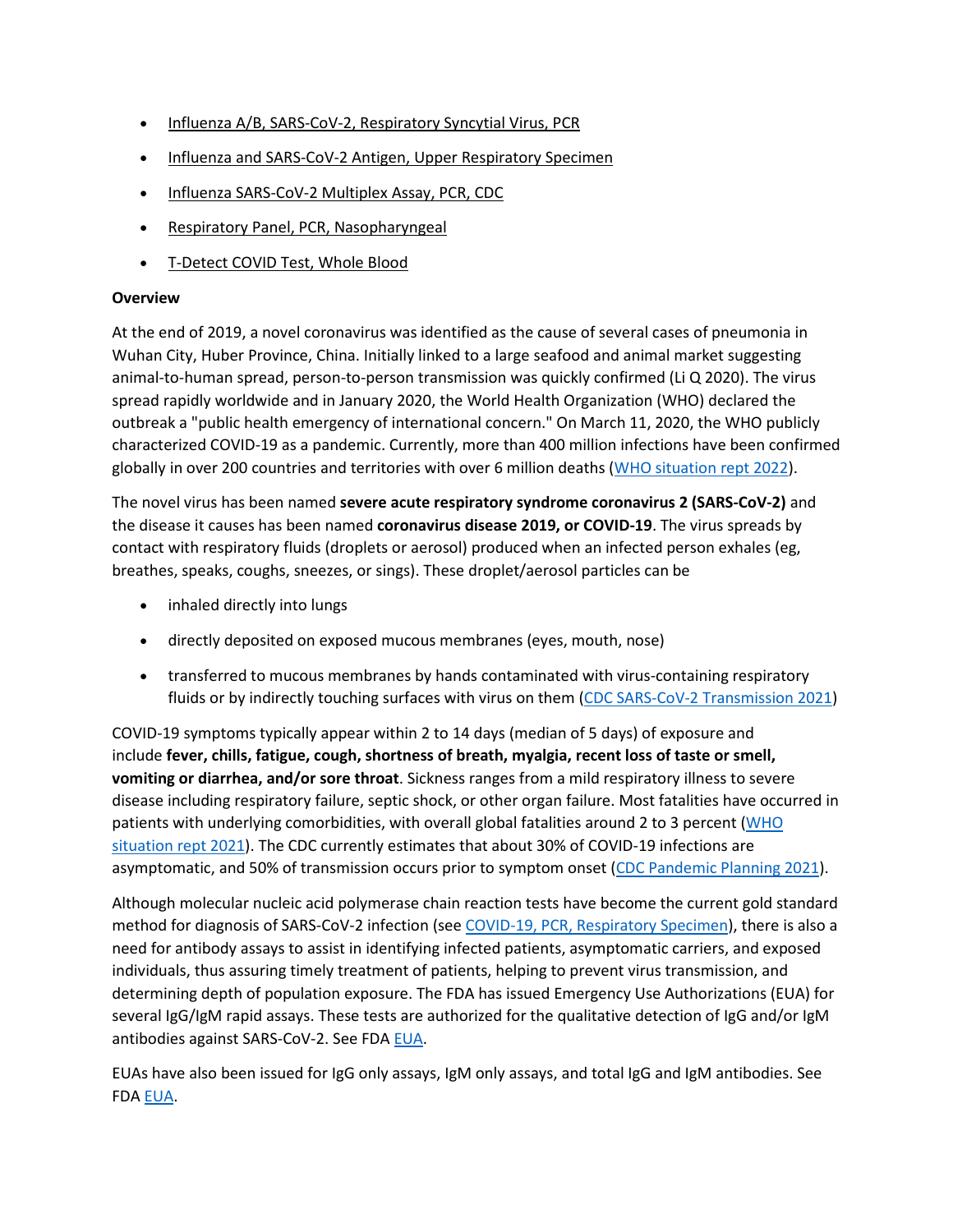## **Use/Indications**

Aid in the identification of individuals who have been exposed and/or recovered from SARS-CoV-2 infection by identifying an immune response. IgG/IgM assays should **not** be used to diagnose acute SARS-CoV-2 infection. It is recommended to use a viral (nucleic acid or antigen) test to diagnose acute infection [\(CDC 2020 Overview of Testing\)](https://www.cdc.gov/coronavirus/2019-ncov/hcp/testing-overview.html).

- Support diagnosis of acute COVID-19 illness for patients who present later in infection (9 to 14 days post symptom onset). Serologic testing should be offered in addition to recommended molecular testing [\(CDC Interim Guidelines 2020\)](https://www.cdc.gov/coronavirus/2019-ncov/lab/resources/antibody-tests-guidelines.html). During this time period, the sensitivity of nucleic acid detection is decreasing, and the sensitivity of serologic testing is increasing.
- Assessment of multisystem inflammatory syndrome in children (CDC Interim Guidelines [2020;](https://www.cdc.gov/coronavirus/2019-ncov/lab/resources/antibody-tests-guidelines.html) [IDSA Serologic Testing 2020\)](https://www.idsociety.org/practice-guideline/covid-19-guideline-serology/).
- Serosurveillance studies [\(IDSA Serologic Testing 2020\)](https://www.idsociety.org/practice-guideline/covid-19-guideline-serology/).

Currently, there is no identified advantage of assays whether they test for IgG, IgM and IgG, or total antibody [\(CDC 2020 Antibody Testing\)](https://www.cdc.gov/coronavirus/2019-ncov/lab/resources/antibody-tests-guidelines.html), however, the [IDSA](https://www.idsociety.org/practice-guideline/covid-19-guideline-serology/) recommends against IgM or IgG combination tests to detect evidence of past SARS-CoV-2 infection.

## **Test Includes**

Qualitative detection and differentiation of IgM and/or IgG antibodies to SARS-CoV-2 virus

## **Contraindications**

Test should **not** be used for screening of donated blood for the purpose of preventing COVID-19 transmission.

## **Specimen**

Serum, plasma, venous whole blood, fingerstick dried blood spot (method dependent), fingerstick whole blood (point of care)

# **Container(s)**

- Confer with testing laboratory for proper specimen container and collection.
- Red top (no additive) tube or lavender top (EDTA) tube
- Use items provided by manufacturer for fingerstick procedures.

## **Alternate Container(s)**

- Confer with testing laboratory for appropriate alternate container(s).
- Green top (lithium heparin) tube
- Green top (sodium heparin) tube
- Light blue top (sodium citrate) tube

## **Volume / Minimum Volume**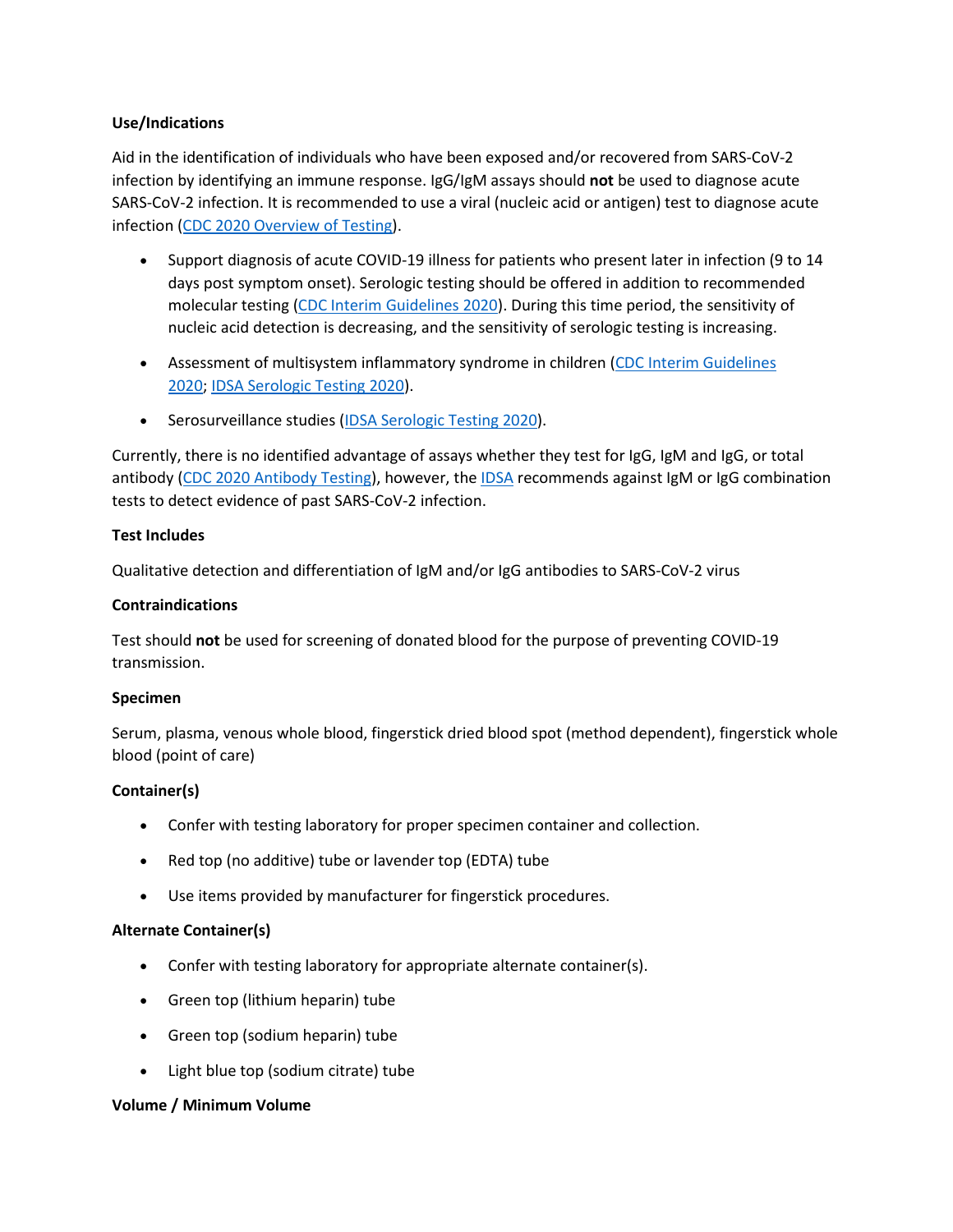Tube filled to capacity or 1 mL whole blood or 0.5 mL serum or 0.5 mL plasma

### **Collection**

Prior to specimen collection, patient identity should be confirmed using two independent identifiers; use of a patient identification arm band or similar system is recommended. Specimen label(s) should include the two independent identifiers and the date of collection. There should be a method to identify the individual collecting the specimen. The specimen container(s) should be labeled in the presence of the patient after specimen is collected. Container(s) should **not** be prelabeled. Use computer-generated label(s), if available, to avoid transcription errors.

Routine venipuncture, using appropriate personal protective equipment; transport to laboratory immediately. Specimen should be tested as soon as possible after collection.

#### **Processing and Storage**

- Allow red top (no additive) tube to clot completely at room temperature. Centrifuge clotted or anticoagulated specimen within 1 hour of collection and transfer serum or plasma into clean, plastic vial and refrigerate.
- Refer to manufacturer instructions.
- Whole blood: Refrigerate

## **Stability**

#### **Serum or plasma**

- Room temperature: Unacceptable
- Refrigerated: 24-72 hours (manufacturer dependent)
- Frozen (-20°C): For longer storage; stability not established

#### **Whole blood**

- Room temperature: Unacceptable
- Refrigerated: 24 hours
- Frozen: Unacceptable
- Dried blood spot specimen has been proven stable through standard shipping requirements (Vibrant 2020).
- Fingerstick whole blood point of care assay must be performed immediately upon specimen collection.

## **Causes for Rejection**

Gross hemolysis, gross lipemia, turbidity; fingerstick whole blood specimen

## **Methodology**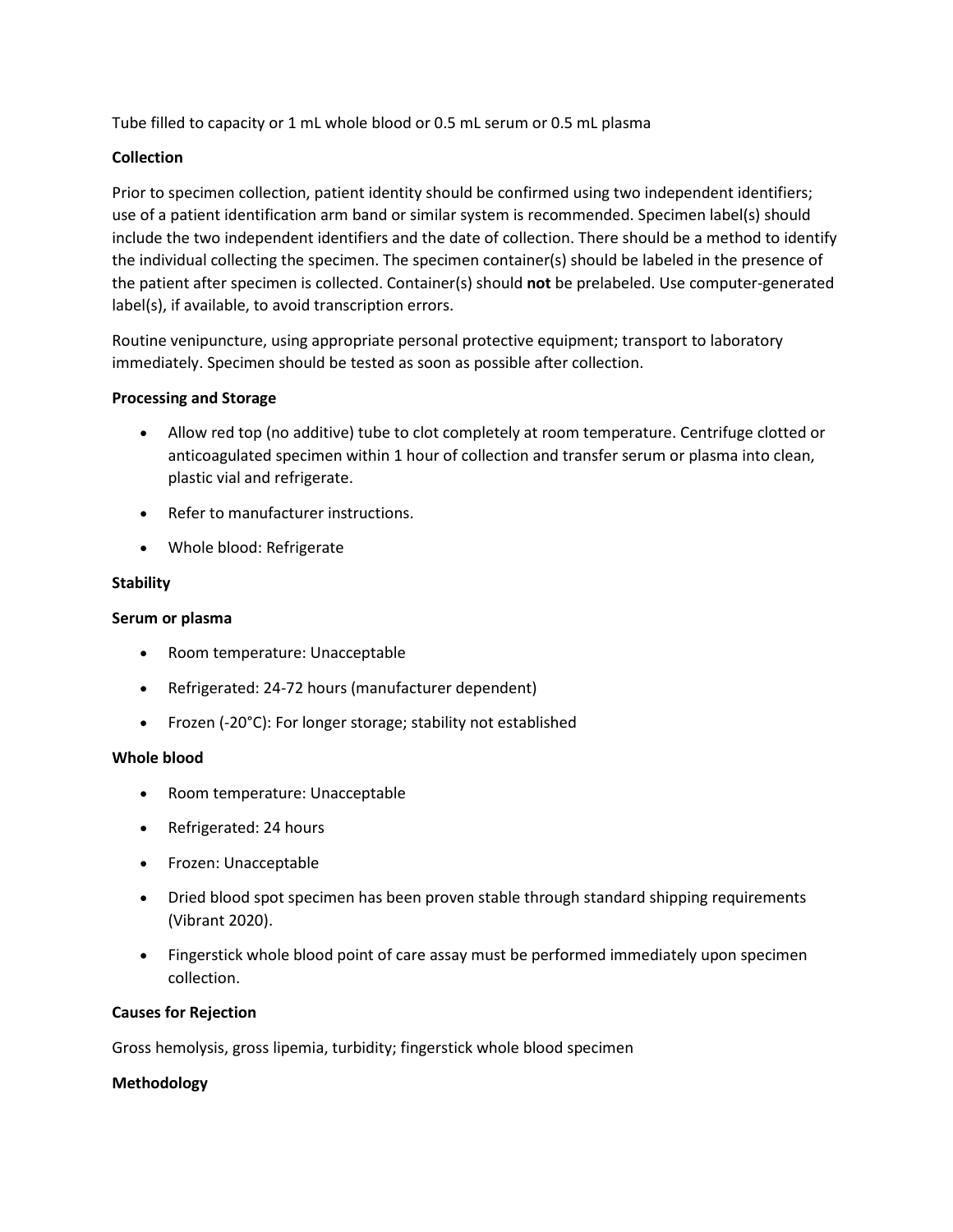Lateral Flow Chromatographic Immunoassay; Chemiluminescence Immunoassay (CLIA)

## **Normal Values/Findings**

Negative or nonreactive

All positives must be reported to local/state health departments.

# **Interpretative Information**

Results from antibody testing should **not** be used as the sole basis to diagnose or rule out SARS-CoV-2 infection. A positive test indicates detection of antibodies to SARS-CoV-2 and patient has been exposed to the virus.

- IgM presence is consistent with acute or recent SARS-CoV-2 virus infection.
- IgG presence is consistent with a recent or previous infection with SARS-CoV-2 infection.
- IgM and IgG presence is consistent with current or recent SARS-CoV-2 infection.
- A positive result may not indicate previous infection with SARS-CoV-2 virus as false positives may occur due to cross-reactivity from pre-existing antibodies or other causes. It is recommended that samples with positive test results be confirmed with alternative testing method(s); clinical history and local disease prevalence should be considered when determining the need for an alternative serology test.
- A negative result does not rule out SARS-CoV-2 infection; for patients who have been in contact with known infected individuals, have been in areas with high prevalence of active infection, or are experiencing symptoms consistent with COVID-19, a molecular diagnostic test is necessary to rule out infection.
- It is important to note, as very little is known about protective immunity of SARS-CoV-2 antibodies, serology results should **not** be used to establish immunity, make staffing decisions or decisions regarding the need for personal protective equipment.

# **Limitations**

- In patients tested too early during infection, antibody levels may be below level of detection despite active infection, thus yielding false-negative results.
- Not all patients will develop detectable antibody (IgM or IgG) levels to SARS-CoV-2 infection. Immunocompromised patients may have a delayed antibody response to COVID-19 and produce levels of antibody which may be below the detection level of assay.
- Viral amino acid mutations in the epitope recognized by the antibody utilized in the test can cause false negative results (Cellex 2020).
- IgM/IgG assays have been noted as having poor specificity of IgM antibodies (IDSA 2020).
- Positive results may be due to past or present infection with non-SARS-CoV-2 coronavirus strains, such as coronavirus HKU1, NL63, OC43, or 229E.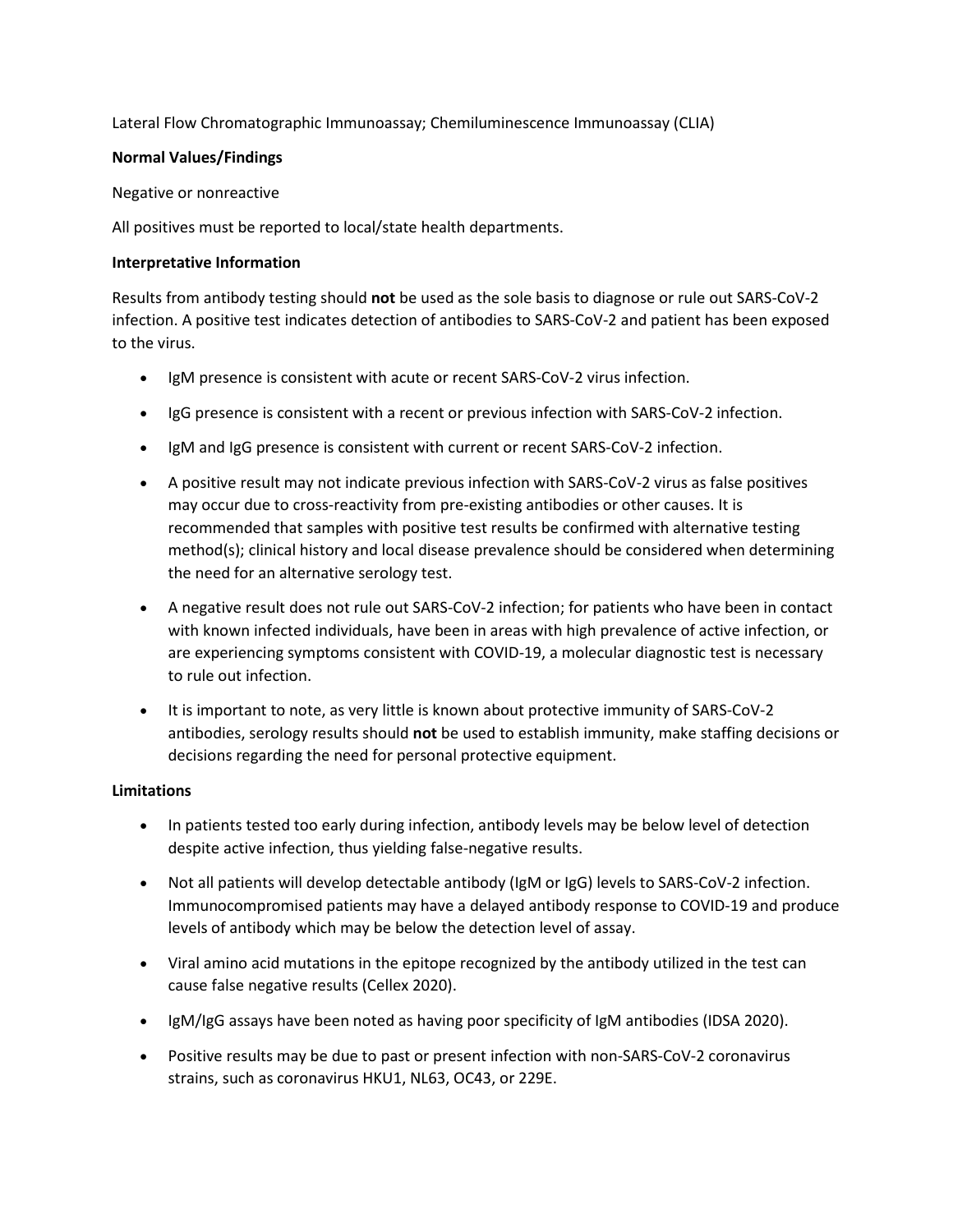## **Diagnostic Role**

Understanding the antibody response to SARS-CoV-2 is still in the early stages and clinical utility is not completely established. When more information is acquired, the potential of serology testing may include:

- Testing of PCR-negative cases when patient presents late and the viral load has decreased; or when lower respiratory tract sampling is not possible
- Identification of convalescent plasma donors
- Studies of community disease prevalence
- Possible verification of vaccine response (IDSA Ab Testing Primer 2020)

Note: At this time, it is unknown for how long antibodies persist following infection and if the presence of antibodies confers protective immunity.

# **Laboratory/Diagnostic Pearls**

- Severe Acute Respiratory Syndrome (SARS) was identified in 2003 and Middle East Respiratory Syndrome (MERS) was identified in 2012. As these syndromes are also caused by viruses in the coronavirus family, researchers are incorporating information learned from these previous infections to aid in understanding SARS-CoV-2.
- Although more information is needed to determine a definite seroconversion window, in a study of 173 Chinese patients, the median seroconversion time for IgM and IgG antibodies, after symptom onset, was 12 days and 14 days respectively (Zhao 2020). In the first week after symptom onset, fewer than 40 percent had detectable antibodies; by day 15, IgM and IgG were detectable in 94 and 80 percent, respectively. **Note:** The CDC is currently reporting 1 to 3 weeks after symptoms appear for detection of SARS-CoV-2 antibodies (CDC, Serology 2020). Further information/studies are needed for a firm seroconversion window.
- Antibodies to SARS-CoV-2 are unusual in that IgM and IgG antibodies rise almost simultaneously within 2 to 3 weeks after symptom onset. The detection of IgM without IgG is uncommon [\(CDC](https://www.cdc.gov/coronavirus/2019-ncov/lab/resources/antibody-tests-guidelines.html)  [2020 Antibody Testing\)](https://www.cdc.gov/coronavirus/2019-ncov/lab/resources/antibody-tests-guidelines.html).
- For biosafety reasons it is not recommended to perform viral isolation in cell culture for SARS-CoV-2 or perform initial characterization of viral agents recovered in cultures of specimens from PUI.
- Studies indicate SARS-CoV-2 may persist on surfaces for a few hours up to several days dependent on conditions (eg, type of surface, temperature or humidity of the environment) (WHO Q&A 2020).

# **Additional Information**

The major antigenic targets of SARS-CoV-2 virus that induce antibody response are:

1. Spike glycoprotein (S) which is responsible for receptor binding and membrane fusion for viral entry into the host cell.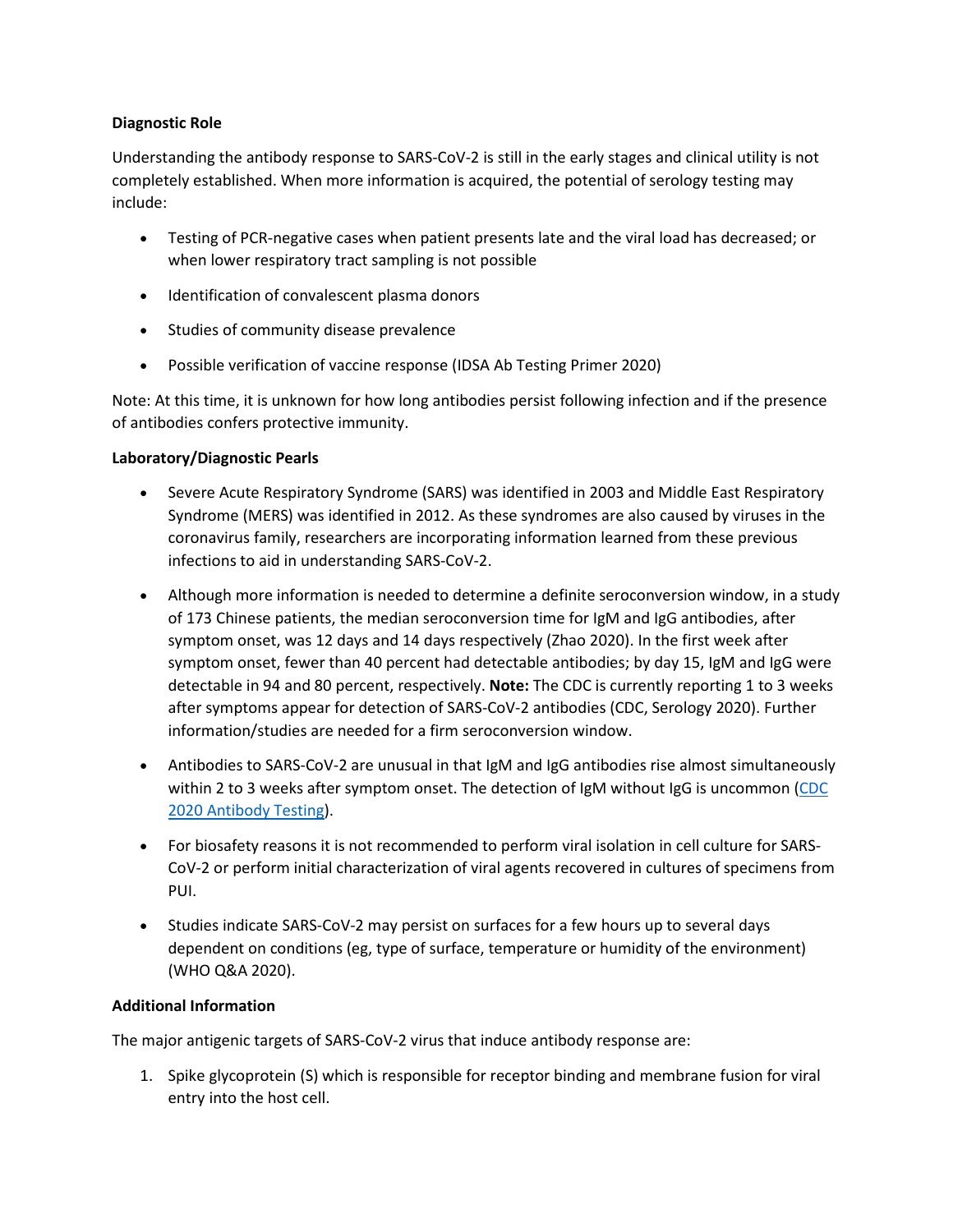2. Nucleocapsid phosphoprotein (N), an immunodominant antigen (or protein) of the CoV family that interacts with RNA.

For more information, interim guidance has been issued by the United States [CDC](https://www.cdc.gov/coronavirus/2019-ncov/index.html) and the [World Health](https://www.who.int/emergencies/diseases/novel-coronavirus-2019)  [Organization.](https://www.who.int/emergencies/diseases/novel-coronavirus-2019)

See: [Interim Guidelines for COVID-19 Antibody Testing](https://www.cdc.gov/coronavirus/2019-ncov/lab/resources/antibody-tests-guidelines.html)

See: [Guidance for Healthcare Workers about COVID-19 \(SARS-CoV-2\) Testing](https://www.cdc.gov/coronavirus/2019-ncov/hcp/testing.html)

See: [Information for Laboratories](https://www.cdc.gov/coronavirus/2019-ncov/lab/index.html?CDC_AA_refVal=https%3A%2F%2Fwww.cdc.gov%2Fcoronavirus%2F2019-ncov%2Fguidance-laboratories.html)

See: [Interim Laboratory Biosafety Guidelines for Handling and Processing Specimens Associated with](https://www.cdc.gov/coronavirus/2019-ncov/lab/lab-biosafety-guidelines.html?CDC_AA_refVal=https%3A%2F%2Fwww.cdc.gov%2Fcoronavirus%2F2019-ncov%2Flab-biosafety-guidelines.html)  [Coronavirus Disease 2019 \(COVID-19\)](https://www.cdc.gov/coronavirus/2019-ncov/lab/lab-biosafety-guidelines.html?CDC_AA_refVal=https%3A%2F%2Fwww.cdc.gov%2Fcoronavirus%2F2019-ncov%2Flab-biosafety-guidelines.html)

See: FDA [Emergency Use Authorizations](https://www.fda.gov/emergency-preparedness-and-response/mcm-legal-regulatory-and-policy-framework/emergency-use-authorization)

## **Index Terms**

COVID Antibody Test; COVID-19 Antibody Test; COVID-19 Rapid Antibody Test; qSARS-CoV IgG/IgM Rapid Test; Rapid Antibody Test, COVID-19

# **Applies to**

Pandemic; Person Under Investigation (PUI); Pneumonia of Unknown Etiology

# **References**

Anti-SARS-CoV-2 Rapid Test, by Autobio [product information]. Santa Maria, CA; Hardy Diagnostics: 2020.

Assure COVID-19 IgG/IgM Rapid Test Device, by Assure Tech [product information]. Houston, TX: 2020.

Burke RM, Killerby ME, Newton S, et al. Symptom Profiles of a Convenience Sample of Patients with COVID-19 - United States, January-April 2020. MMWR Morb Mortal Wkly Rep. 2020;69(28):904-908. Published 2020 Jul 17[.\[PubMed 32673296\]](https://www.ncbi.nlm.nih.gov/entrez/query.fcgi?cmd=Retrieve&db=pubmed&dopt=Abstract&list_uids=32673296)

Cellex qSARS-CoV-2 IgG/IgM Rapid Test [product information]. Research Triangle Park, NC: Cellex, Inc; March 2020.

Centers for Disease Control and Prevention (CDC). 2020 Novel Coronavirus. Evaluating and reporting persons under investigation (PUI). [https://www.cdc.gov/coronavirus/2019-nCoV/hcp/clinical](https://www.cdc.gov/coronavirus/2019-nCoV/hcp/clinical-criteria.html)[criteria.html.](https://www.cdc.gov/coronavirus/2019-nCoV/hcp/clinical-criteria.html) Updated May 5, 2020. Accessed May 6, 2020.

Centers for Disease Control and Prevention (CDC). CDC Tests for 2019 nCoV. [https://www.cdc.gov/coronavirus/2019-ncov/about/testing.html.](https://www.cdc.gov/coronavirus/2019-ncov/about/testing.html) Updated February 5, 2020. Accessed February 13, 2020.

Centers for Disease Control and Prevention (CDC). COVID-19 Pandemic Planning Scenarios. [https://www.cdc.gov/coronavirus/2019-ncov/hcp/planning-scenarios.html.](https://www.cdc.gov/coronavirus/2019-ncov/hcp/planning-scenarios.html) Updated March 19, 2021. Accessed March 23 2021.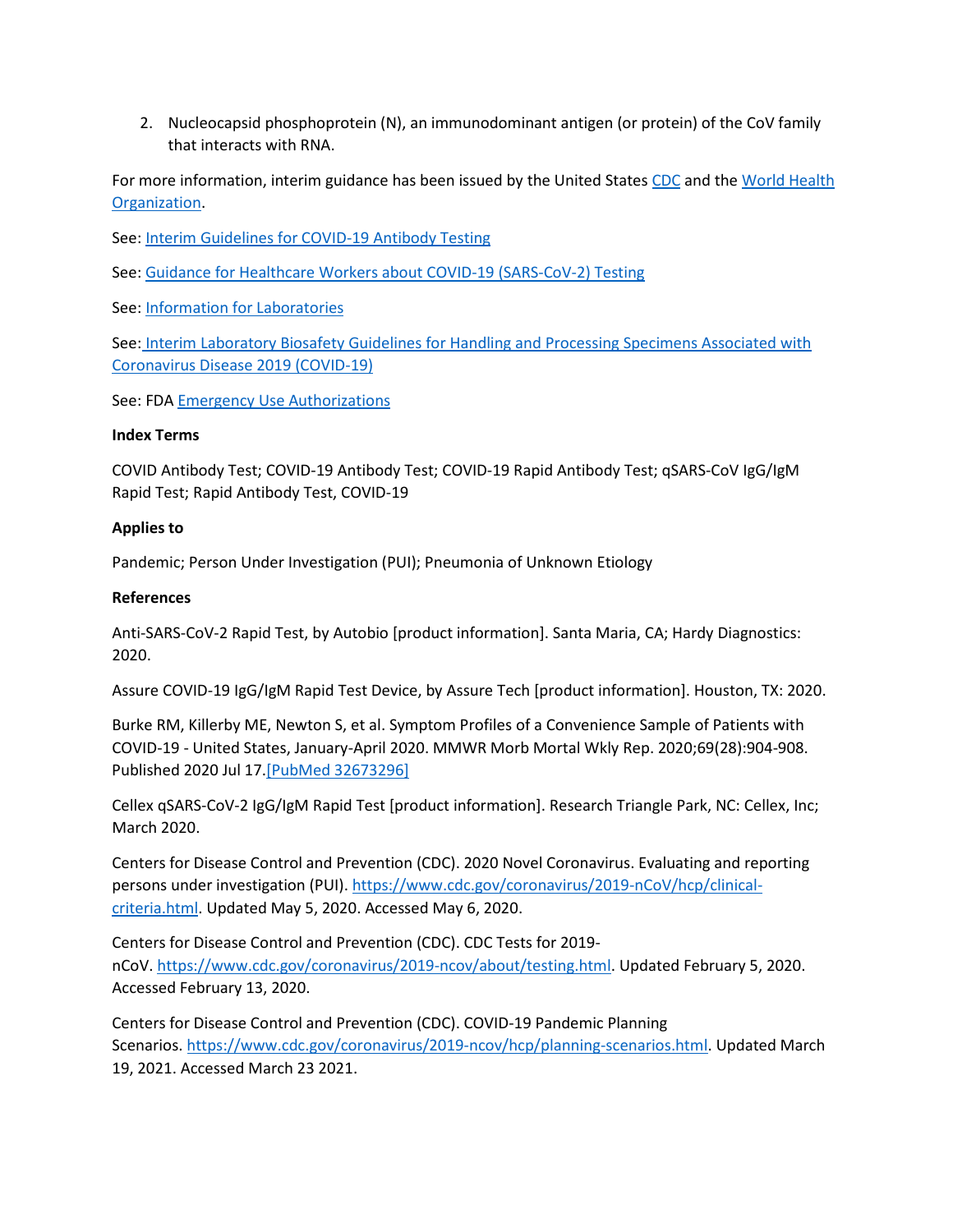Centers for Disease Control and Prevention (CDC). COVID-19. Scientific Brief: SARS-CoV-2 Transmission. [https://www.cdc.gov/coronavirus/2019-ncov/science/science-briefs/sars-cov-2](https://www.cdc.gov/coronavirus/2019-ncov/science/science-briefs/sars-cov-2-transmission.html) [transmission.html.](https://www.cdc.gov/coronavirus/2019-ncov/science/science-briefs/sars-cov-2-transmission.html) Updated May 7, 2021. Accessed July 30, 2021.

Centers for Disease Control and Prevention (CDC). Interim Guidelines for Collecting, Handling, and Testing Clinical Specimens from Persons Under Investigation (PUIs) for 2019 Novel Coronavirus (2019 nCoV). [https://www.cdc.gov/coronavirus/2019-nCoV/lab/guidelines-clinical-specimens.html.](https://www.cdc.gov/coronavirus/2019-nCoV/lab/guidelines-clinical-specimens.html) Accessed February 11, 2020.

Centers for Disease Control and Prevention (CDC). Interim Guidelines for COVID-19 Antibody Testing. [https://www.cdc.gov/coronavirus/2019-ncov/lab/resources/antibody-tests-guidelines.html.](https://www.cdc.gov/coronavirus/2019-ncov/lab/resources/antibody-tests-guidelines.html) Updated August, 2020. Accessed August 24, 2020.

Centers for Disease Control and Prevention (CDC). Overview of Testing for SARS-CoV-2 (COVID-19). [https://www.cdc.gov/coronavirus/2019-nCoV/hcp/clinical-criteria.html.](https://www.cdc.gov/coronavirus/2019-ncov/hcp/testing-overview.html) Updated June 14, 2021. Accessed June 18, 2021.

Centers for Disease Control and Prevention (CDC). Serology Testing for COVID-19. [https://www.cdc.gov/coronavirus/2019-ncov/lab/serology-testing.html.](https://www.cdc.gov/coronavirus/2019-ncov/lab/serology-testing.html) Accessed May 4, 2020.

DPP COVID-19 IgM/IgG System [product information]. Medford, NY: Chembio Diagnostic Systems, Inc; April 2, 2020.

Infectious Diseases Society of America (IDSA). COVID-19 Prioritization of Diagnostic Testing. [https://www.idsociety.org/globalassets/idsa/public-health/covid-19-prioritization-of-dx](https://www.idsociety.org/globalassets/idsa/public-health/covid-19-prioritization-of-dx-testing.pdf)[testing.pdf.](https://www.idsociety.org/globalassets/idsa/public-health/covid-19-prioritization-of-dx-testing.pdf) Updated March 17, 2020. Accessed March 24, 2020.

Infectious Diseases Society of America (IDSA). IDSA COVID-19 Antibody Testing Primer. [https://www.idsociety.org/globalassets/idsa/public-health/covid-19/idsa-covid-19-antibody](https://www.idsociety.org/globalassets/idsa/public-health/covid-19/idsa-covid-19-antibody-testing-primer.pdf)[testing-primer.pdf.](https://www.idsociety.org/globalassets/idsa/public-health/covid-19/idsa-covid-19-antibody-testing-primer.pdf) Updated May 4, 2020. Accessed May 6, 2020.

Infectious Diseases Society of America (IDSA). IDSA Guidelines on the Diagnosis of COVID-19: Serologic Testing. [https://www.idsociety.org/practice-guideline/covid-19-guideline-serology/.](https://www.idsociety.org/practice-guideline/covid-19-guideline-serology/) Published August 18, 2020. Accessed September 14, 2020.

Li D, Jin M, Bao P, Zhao W, Zhang S. Clinical Characteristics and Results of Semen Tests Among Men With Coronavirus Disease 2019. *JAMA* Netw Open. 2020;3(5):e208292. Published 2020 May 1[.\[PubMed](https://www.ncbi.nlm.nih.gov/entrez/query.fcgi?cmd=Retrieve&db=pubmed&dopt=Abstract&list_uids=32379329)  [32379329\]](https://www.ncbi.nlm.nih.gov/entrez/query.fcgi?cmd=Retrieve&db=pubmed&dopt=Abstract&list_uids=32379329)

Li Q, Guan X, Wu P, et al. Early Transmission Dynamics in Wuhan, China, of Novel Coronavirus-Infected Pneumonia [published online January 29, 2020]. *N Engl J Med*[.\[PubMed 31995857\]](https://www.ncbi.nlm.nih.gov/entrez/query.fcgi?cmd=Retrieve&db=pubmed&dopt=Abstract&list_uids=31995857)

Li Z, Yi Y, Luo X, et al. Development and Clinical Application of A Rapid IgM-IgG Combined Antibody Test for SARS-CoV-2 Infection Diagnosis [published online February 27, 2020]. *J Med Virol*[.\[PubMed](https://www.ncbi.nlm.nih.gov/entrez/query.fcgi?cmd=Retrieve&db=pubmed&dopt=Abstract&list_uids=32104917)  [32104917\]](https://www.ncbi.nlm.nih.gov/entrez/query.fcgi?cmd=Retrieve&db=pubmed&dopt=Abstract&list_uids=32104917)

Patel A, Jernigan DB; 2019-nCoV CDC Response Team. Initial Public Health Response and Interim Clinical Guidance for the 2019 Novel Coronavirus Outbreak - United States, December 31, 2019-February 4, 2020. *MMWR Morb Mortal Wkly Rep*. 2020;69(5):140–146. Published February 7, 2020[.\[PubMed](https://www.ncbi.nlm.nih.gov/entrez/query.fcgi?cmd=Retrieve&db=pubmed&dopt=Abstract&list_uids=32027631)  [32027631\]](https://www.ncbi.nlm.nih.gov/entrez/query.fcgi?cmd=Retrieve&db=pubmed&dopt=Abstract&list_uids=32027631)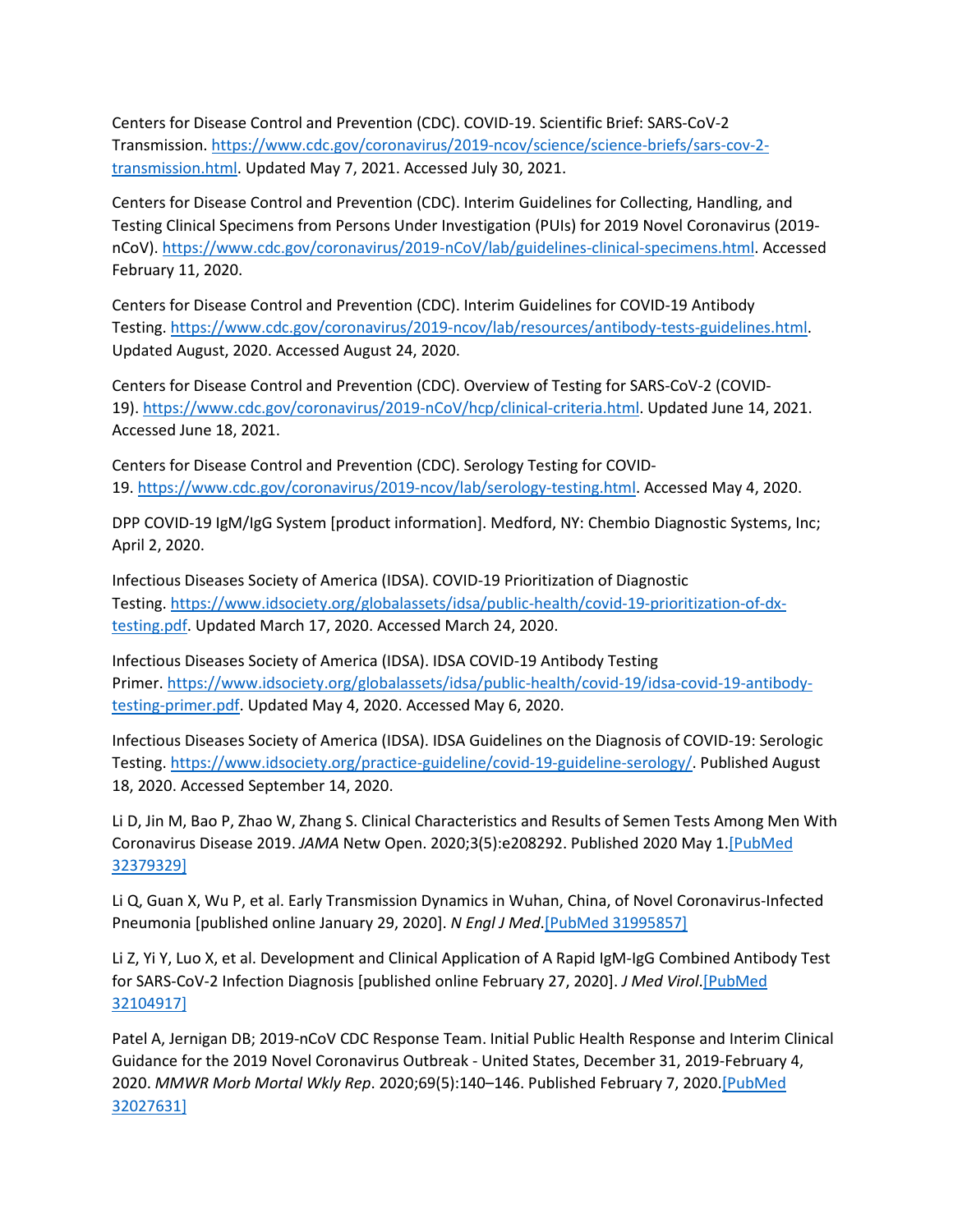Shen S, Woo R. Coronavirus incubation could be as long as 27 days, Chinese provincial government say. *Reuters [\[online\]](https://www.reuters.com/article/us-china-health-incubation/coronavirus-incubation-could-be-as-long-as-27-days-chinese-provincial-government-says-idUSKCN20G06W)*. Published February 22, 2020. Accessed February 27, 2020.

SiennaTM-Clarity COVIBLOCK™. COVID-19 lgG/lgM Rapid Test Cassette [product information]. Boca Raton, Florida: Clarity Diagnostics; July 13, 2020.

US Food & Drug Administration (FDA). Beware of Fraudulent Coronavirus Tests, vaccines and Treatments. [https://www.fda.gov/consumers/consumer-updates/beware-fraudulent-coronavirus-tests](https://www.fda.gov/consumers/consumer-updates/beware-fraudulent-coronavirus-tests-vaccines-and-treatments?utm_campaign=FDA%20MedWatch%20-%20Fraudulent%20Coronavirus%20Tests%2C%20Vaccines%20and%20Treatments&utm_medium=email&utm_source=Eloqua)[vaccines-and-treatments?utm\\_campaign=FDA%20MedWatch%20-](https://www.fda.gov/consumers/consumer-updates/beware-fraudulent-coronavirus-tests-vaccines-and-treatments?utm_campaign=FDA%20MedWatch%20-%20Fraudulent%20Coronavirus%20Tests%2C%20Vaccines%20and%20Treatments&utm_medium=email&utm_source=Eloqua) [%20Fraudulent%20Coronavirus%20Tests%2C%20Vaccines%20and%20Treatments&utm\\_medium=email](https://www.fda.gov/consumers/consumer-updates/beware-fraudulent-coronavirus-tests-vaccines-and-treatments?utm_campaign=FDA%20MedWatch%20-%20Fraudulent%20Coronavirus%20Tests%2C%20Vaccines%20and%20Treatments&utm_medium=email&utm_source=Eloqua) [&utm\\_source=Eloqua.](https://www.fda.gov/consumers/consumer-updates/beware-fraudulent-coronavirus-tests-vaccines-and-treatments?utm_campaign=FDA%20MedWatch%20-%20Fraudulent%20Coronavirus%20Tests%2C%20Vaccines%20and%20Treatments&utm_medium=email&utm_source=Eloqua) Current November 20,2020. Accessed December 2, 2020.

US Food & Drug Administration (FDA). Chembio Diagnostic Systems [EUA revocation letter]. [https://www.fda.gov/media/139109/download.](https://www.fda.gov/media/139109/download) Published June 16, 2020. Accessed June 23, 2020.

US Food & Drug Administration (FDA). EUA Revocation for Autobio Diagnostics Co. Ltd.'s Anti-SARS-CoV-2 Rapid Test (EUA200349). [https://www.fda.gov/media/140908/download.](https://www.fda.gov/media/140908/download) Published August 6, 2020. Accessed August 11, 2020.

US Food & Drug Administration (FDA). FDA Advises Against Use of SARS-CoV-2 Antibody Test Results to Evaluate Immunity or Protection From COVID-19, Including After Vaccination. [https://www.fda.gov/news-events/press-announcements/fda-brief-fda-advises-against](https://www.fda.gov/news-events/press-announcements/fda-brief-fda-advises-against-use-sars-cov-2-antibody-test-results-evaluate-immunity-or-protection)[use-sars-cov-2-antibody-test-results-evaluate-immunity-or-protection.](https://www.fda.gov/news-events/press-announcements/fda-brief-fda-advises-against-use-sars-cov-2-antibody-test-results-evaluate-immunity-or-protection) Published May 19, 2021. Accessed May 20, 2021.

US Food & Drug Administration (FDA). qSARS-CoV-2 IgG/IgM Rapid Test [Letter of Authorization]. [https://www.fda.gov/media/136622/download.](https://www.fda.gov/media/136622/download) Published April 1, 2020. Accessed April 1, 2020.

US Food & Drug Administration (FDA). Stop Using Lepu Medical Technology SARS-CoV-2 Antigen and Leccurate Antibody Tests: FDA Safety Communication. [https://www.fda.gov/medical-devices/safety](https://www.fda.gov/medical-devices/safety-communications/stop-using-lepu-medical-technology-sars-cov-2-antigen-and-leccurate-antibody-tests-fda-safety)[communications/stop-using-lepu-medical-technology-sars-cov-2-antigen-and-leccurate-antibody-tests](https://www.fda.gov/medical-devices/safety-communications/stop-using-lepu-medical-technology-sars-cov-2-antigen-and-leccurate-antibody-tests-fda-safety)[fda-safety.](https://www.fda.gov/medical-devices/safety-communications/stop-using-lepu-medical-technology-sars-cov-2-antigen-and-leccurate-antibody-tests-fda-safety) Published May 28, 2021. Accessed June 3, 2021.

US Food & Drug Administration (FDA). Vibrant COVID-19 Antibody Assay [EUA Summary]. [https://www.fda.gov/media/138626/download.](https://www.fda.gov/media/138626/download) Published June 4, 2020. Accessed June 8 2020.

Wang C, Horby PW, Hayden FG, Gao GF. A novel coronavirus outbreak of global health concern [published online January 24, 2020] [published correction appears in Lancet January 29, 2020]. *Lancet*. 2020 Feb 15;395(10223):470-473[.\[PubMed 31986257\]](https://www.ncbi.nlm.nih.gov/entrez/query.fcgi?cmd=Retrieve&db=pubmed&dopt=Abstract&list_uids=31986257)

World Health Organization (WHO). Coronavirus disease 2019 (COVID-19). Situation reports. [https://www.who.int/emergencies/diseases/novel-coronavirus-2019/situation-reports/.](https://www.who.int/emergencies/diseases/novel-coronavirus-2019/situation-reports/) Updated March 21, 2022. Accessed March 22, 2022.